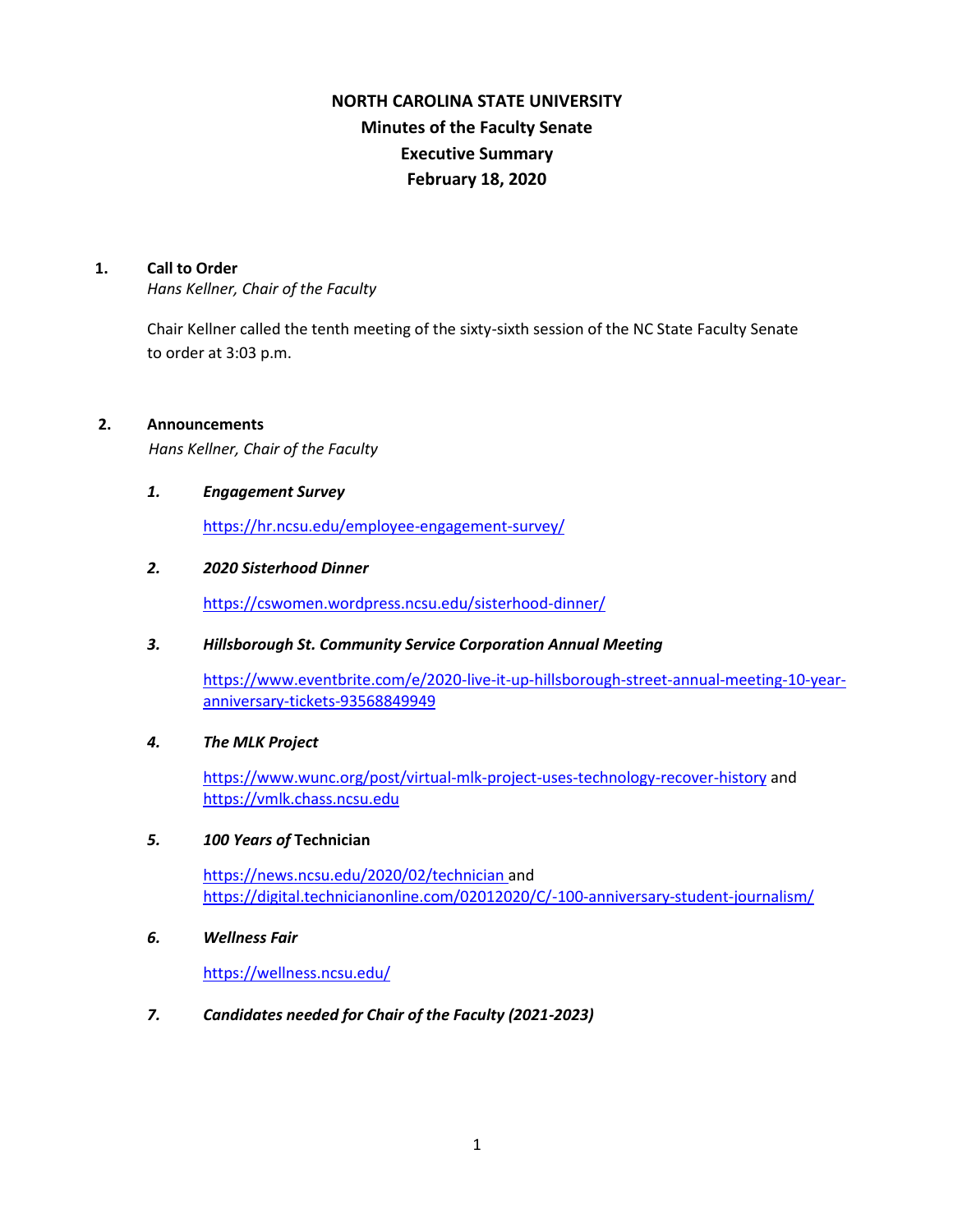# **3. Approval of the Minutes, Regular Meeting No. 10 of the 66th Session, February 4, 2020** *Phil Sannes, Associate Chair of the Faculty*

Associate Chair Sannes called for a motion to approve the minutes for the tenth meeting of the 66th Session of the NC State Faculty Senate. A motion and second were made and the minutes were unanimously approved, with noted grammatical corrections.

# **4**. **Comments**

*Hans Kellner, Chair of the Faculty*

# **5***.* **Provost's Remarks and Q/A**

*Katharine Stewart, Vice Provost for Faculty Affairs (Representing Warwick Arden, Executive Vice Chancellor and Provost)*

Vice Provost Stewart provided updated information on current Dean searches, the RPT Process, SACS' five-year review and the Strategic Plan task forces, as well as instruction on where to find updates regarding the University's response and monitoring of the Coronavirus.

# **6. Remarks**

*David A. Green, Chair, UNC System Faculty Assembly; Professor of Law, North Carolina Central University*

Chair Green spoke to the Faculty Senate regarding the importance of Shared Governance on the campuses of the UNC System and provided information about his role as Chair of the UNC Faculty Assembly and the challenges that it faces.

# **7. Remarks**

*Janice Sitzes, Chair, Staff Senate, NC State University*

Chair Sitzes gave the Faculty Senate an overview of the Staff Senate in regard to their role on campus, including how they are structured, some of the issues they are faced with and the many activities and events it implements and sponsors across the entire campus.

# **8. Issues of concern**

Faculty Issues of Concern can be submitted at any time to a Senator, the Chair of the Faculty, or to Faculty Senate@ncsu.edu

Executive Committee member and GoCore Committee Co-Chair Barbara Kirby encouraged each Lead Senator to reach out to their constituencies and encourage them to run for Faculty Senate.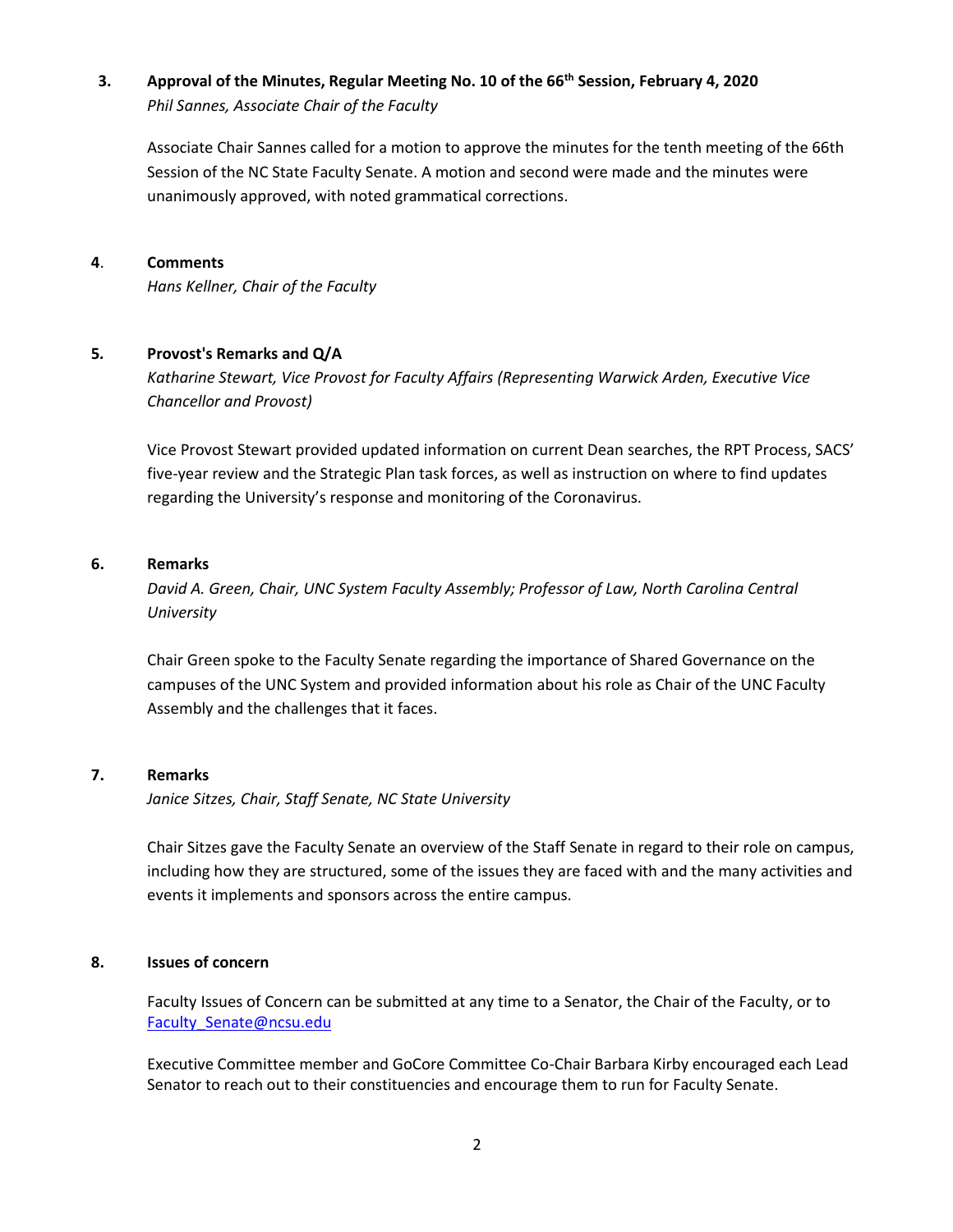# **9. Adjourn**

Meeting was adjourned at 4:35 p.m.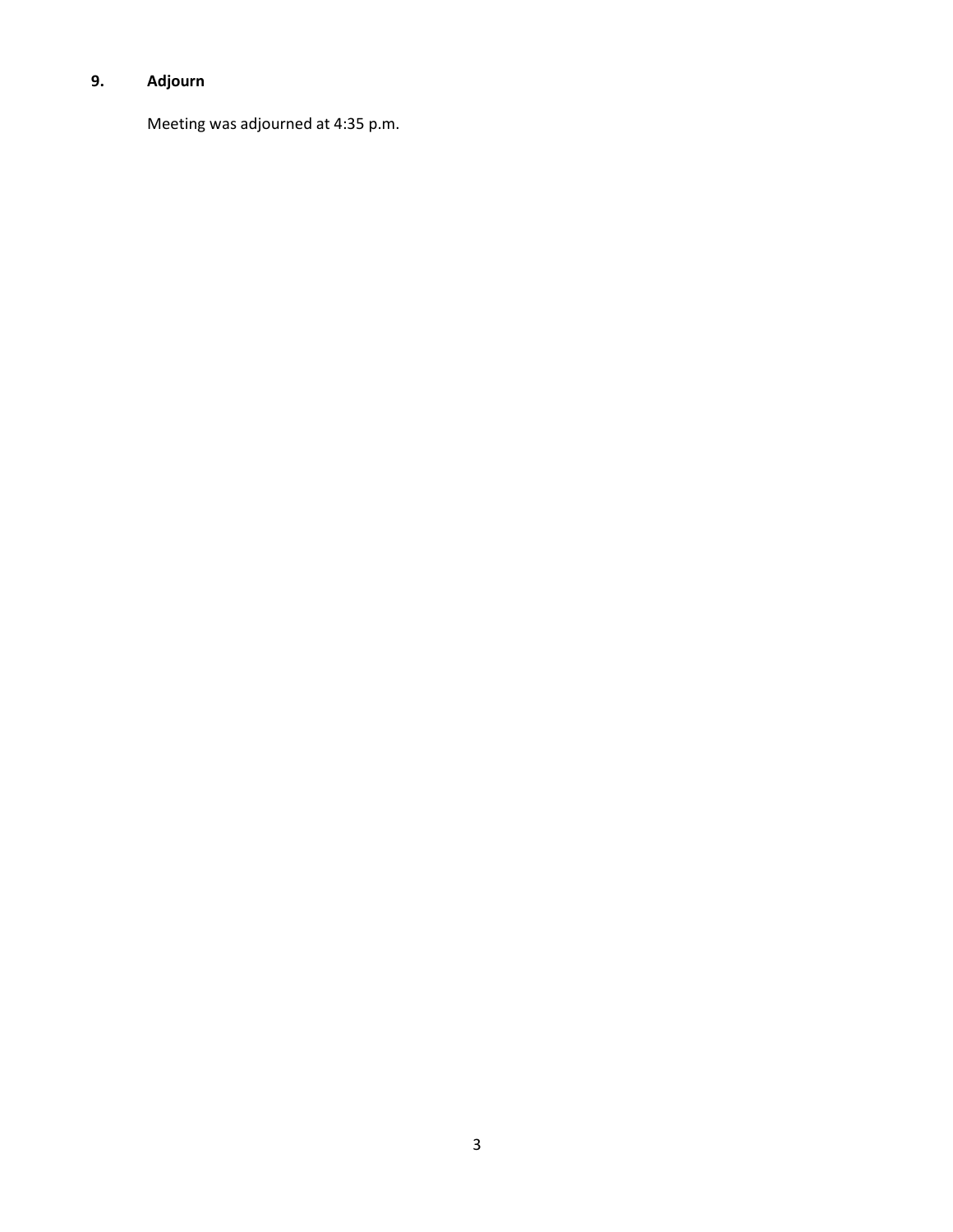# **NORTH CAROLINA STATE UNIVERSITY Minutes of the Faculty Senate February 18, 2020 3:00 p.m.**

#### **Regular Meeting No. 11 of the 66th Session Faculty Senate Chambers February 18, 2020**

**Present:** Chair Kellner, Associate Chair Sannes, Parliamentarian Funkhouser; Senators Aspnes, Bass-Freeman, Bernhard, Berry-James, Boyer, Carrier, Carver, Cooke, Darhower, Flinchum, Havner, Jacob, Jordan, Kirby, Liu, Kotek, Kuznetsov, Little, Lunardi, McGowan, Monek, Murty, Pinkins, Vincent, Williams

**Excused:** Immediate Past Chair Bird; Senators Kuzma, Lubischer, Nelson, Rever

**Absent**: Senators Ashwell, Barrie, Collins, Feducia, Fitzpatrick, Isik, Parker, Thakur

**Guests:** Boo Corrigan, NC State Univesrity Athletics Director; Roy Baroff, Faculty/Staff Ombuds

#### **1. Call to Order**

*Hans Kellner, Chair of the Faculty*

Chair Kellner called the eleventh meeting of the sixty-sixth session of the NC State Faculty Senate to order at 3:03 p.m.

# **2. Announcements**

*Hans Kellner, Chair of the Faculty*

 *See the back of the agenda each week for committee activity and announcements.*

Chair Kellner asked the guests attending the meeting today to introduce themselves.

#### **1. Engagement Survey**

<https://hr.ncsu.edu/employee-engagement-survey/>

# **2. 2020 Sisterhood Dinner**

<https://cswomen.wordpress.ncsu.edu/sisterhood-dinner/>

#### **3. Hillsborough St. Community Service Corporation Annual Meeting**

[https://www.eventbrite.com/e/2020-live-it-up-hillsborough-street-annual-meeting-10-year](https://www.eventbrite.com/e/2020-live-it-up-hillsborough-street-annual-meeting-10-year-anniversary-tickets-93568849949)[anniversary-tickets-93568849949](https://www.eventbrite.com/e/2020-live-it-up-hillsborough-street-annual-meeting-10-year-anniversary-tickets-93568849949)

**4. The MLK Project**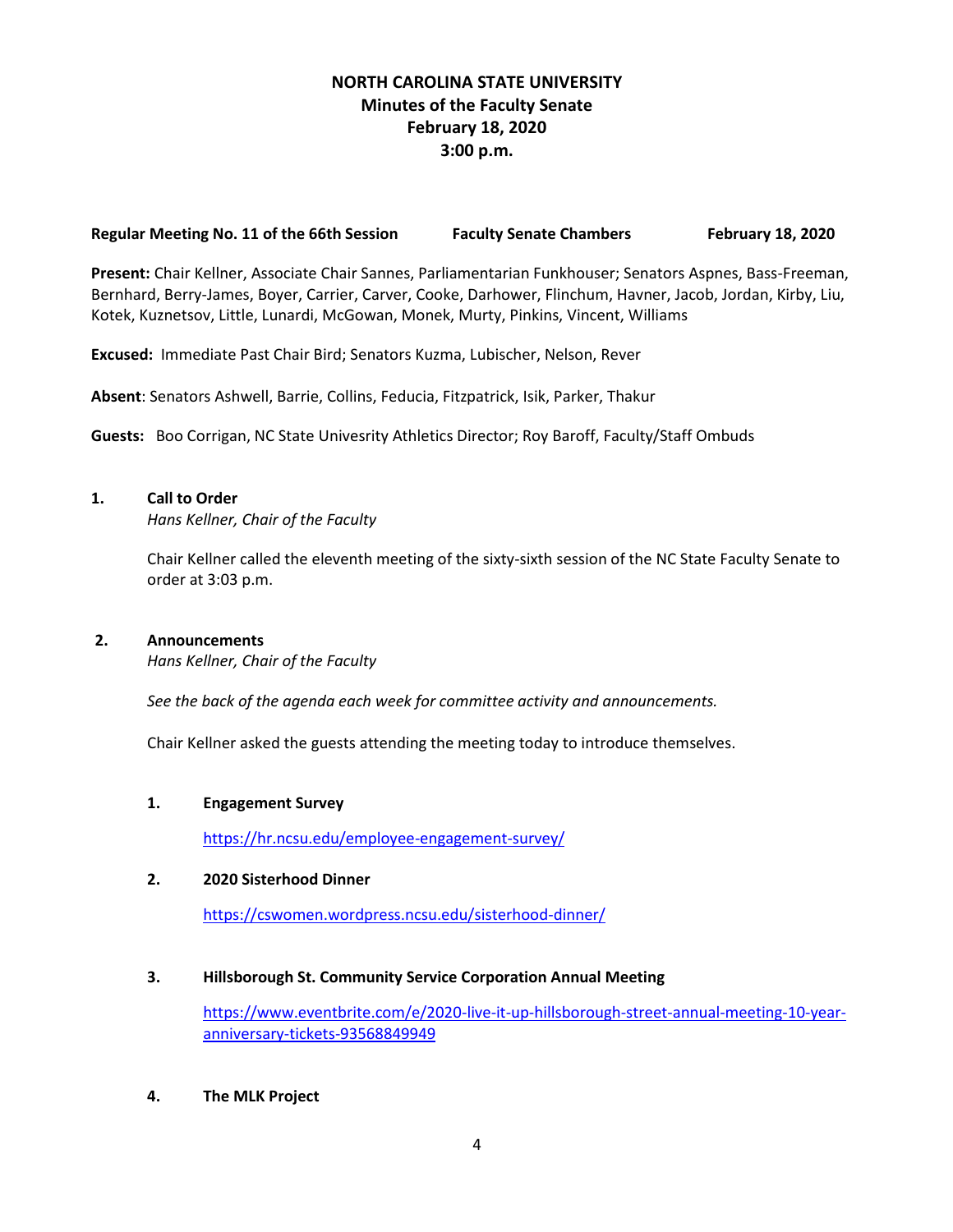<https://www.wunc.org/post/virtual-mlk-project-uses-technology-recover-history> and [https://vmlk.chass.ncsu.edu](https://vmlk.chass.ncsu.edu/)

# **5. 100 Years of Technician**

<https://news.ncsu.edu/2020/02/technician> and <https://digital.technicianonline.com/02012020/C/-100-anniversary-student-journalism/>

# **6. Wellness Fair**

<https://wellness.ncsu.edu/>

# **7. Candidates needed for Chair of the Faculty (2021-2023)**

# **3. Approval of the Minutes, Regular Meeting No. 10 of the 66th Session, February 4, 2020** *Phil Sannes, Associate Chair of the Faculty*

Associate Chair of the Faculty, Phil Sannes, called for a motion to approve the minutes for the tenth meeting of the 66th session of the NC State Faculty Senate. A motion and second were made and the minutes were unanimously approved, with noted grammatical corrections.

# **4**. **Comments**

*Hans Kellner, Chair of the Faculty*

# **5***.* **Provost's Remarks and Q/A**

*Katharine Stewart, Vice Provost for Faculty Affairs (Representing Warwick Arden, Executive Vice Chancellor and Provost)*

VP Stewart thanked members of the Faculty Senate who have been involved in the Reappointment, Promotion and Tenure process this year. "I think I've mentioned that it's a record-setting year in that regard. We have more dossiers under review this year than we have ever had. We have well over 150 that I have reviewed so far." She thanked many of the Senators for the time they have spent this year and in previous years doing this work. "For the faculty who are undergoing a promotion or tenure review, it is perhaps one of the most anxiety-provoking things that they will do. So all of you who do it thoughtfully and carefully really have their appreciation and the appreciation of the Provost's office as well."

VP Stewart announced there will be two RPT information sessions coming up; Wednesday, February 26 from 3:30 – 5:00 p.m. in Cox Hall, Room 206 and another session on Friday, March 20<sup>th</sup> from 9:00 – 10:30 a.m. in the Engineering Building 1, Room 1007. "Those are open to anybody who is involved in the RTP process. Most of the time, the people who attend are those who will be going through a review in the next couple of years, but there are often members of DBS or CRPTCs there. It is a good time to ask questions that you want to get answered."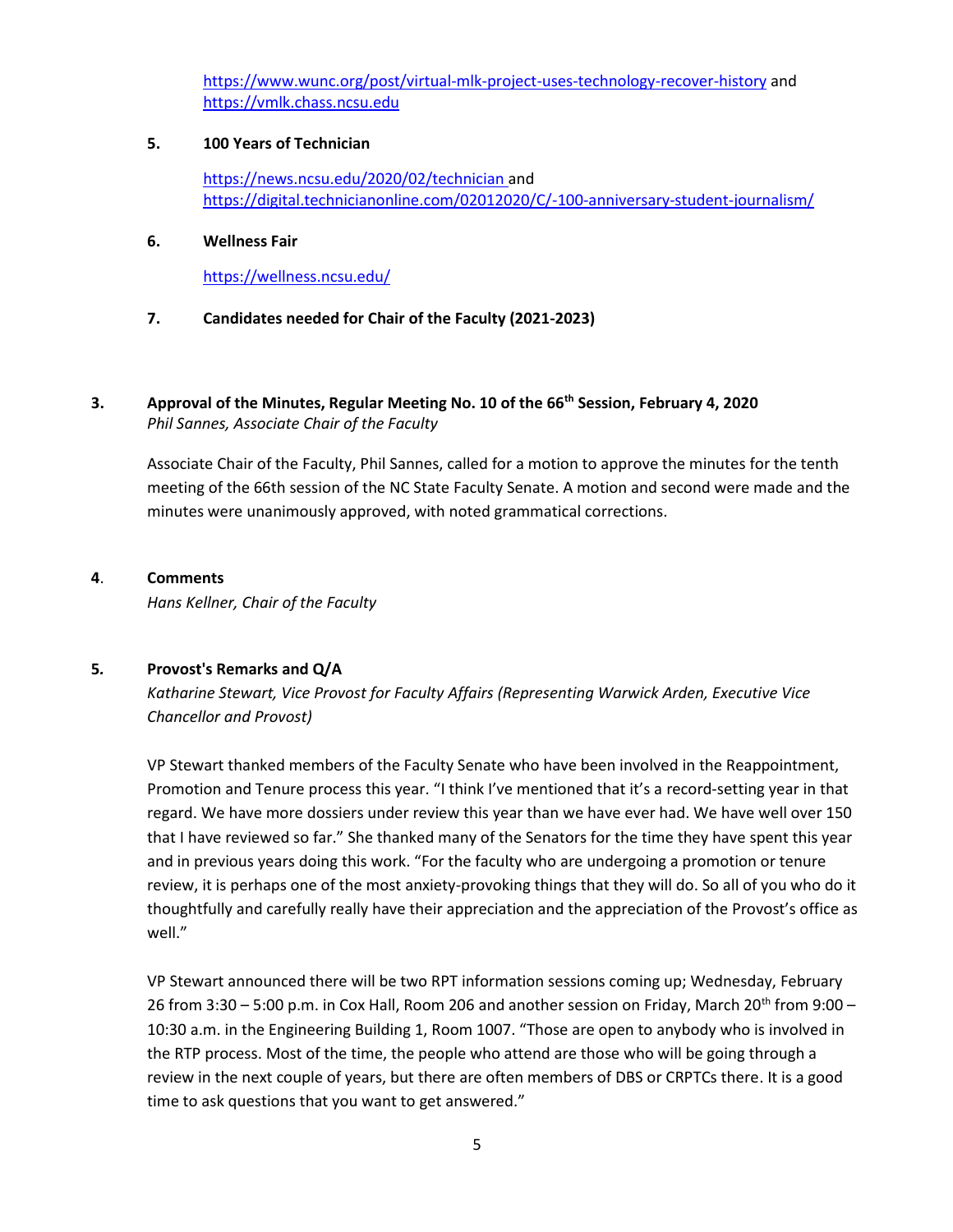VP Stewart announced that the two finalists for the Dean, College of Natural Resources, are on campus this week. "The first interview is going on right now, February 16-18 and the second interview will be going on at the end of this week, February 19-21. The open forum will be Thursday, February 20, 10:30 – 11:30 a.m. in Witherspoon, Room 201." She added that both of the presentations from the candidates are being recorded and should be available by request to the Provost's office on February 21. Find more information regarding the search a[t go.ncsu.edu/natural-resources-search.](https://provost.ncsu.edu/academic-leadership/administrator-searches/search-for-dean-college-of-natural-resources/)

Regarding the search for the Vice Chancellor and Dean, DASA, the committee met on February 7 and will be doing first round interviews next week and will be inviting finalist candidates to campus in April. Find more information about this search at [go.ncsu.edu/DASA-search.](https://provost.ncsu.edu/academic-leadership/administrator-searches/search-for-vc-dean-division-of-academic-and-student-affairs/)

As a reminder, VP Stewart stated that the Strategic Plan Task Forces were posted last week and the rosters and websites are available at [go.ncsu.edu/SP-Task-Forces](https://strategicplan.ncsu.edu/task-forces/) for more information. She added, "All nine of those task forces are posted with their rosters. All task force meetings will be posted there and all meetings are open. Even if you're not on a task force but you'd like to participate in the meeting, please attend and please speak up."

VP Stewart added that there are ongoing updates for the University regarding Coronavirus. "University updates are being provided on the student health services webpage, <https://healthypack.dasa.ncsu.edu/>." She stated that the last update on the website was on February  $13<sup>th</sup>$  and there are currently no cases on campus and the situation is continuing to be monitored.

VP Stewart gave a shout out to the College of Education. "You guys did so great. SACs COC was here to do a five-year review. One of the things that they must do is a site visit for all programs that offer 50% or more of their credits off-site. All three of the sites that had to be visited this year were College of Education programs; the Master of School Administration and the Community College of Leadership program. Not only did we have no findings, we had no recommendations; meaning a completely clean report from SACs. Those of you who live in 'SACs world,' that is a lovely thing. The full report for our mid-year report is due March 16."

# **Questions**

*Senator Carrier:* Is there an update on the Professional Track timeline?

VP Stewart responded, "The Professional Track faculty regulation revisions that were basically incorporating most of this body's recommendations to the Provost, were taken to Cabinet this morning and my understanding is that the Chancellor has not signed the reg revision, but he will. It has passed. They will be posted on the PRR website very soon. We are very, very pleased about that."

*Chair Kellner:* Will you remind us what the URPT does and who makes up the URPT?

VP Stewart responded that the URPTC is the University RPT Committee which is made up of full professors from each of the ten colleges, plus two appointees from the Provost and the Past Chair of the Faculty. She added that this committee is specifically charged with reviewing 14 randomly-selected cases that were under review that year, plus any case in which the dean voted no. That is typically from four to ten cases per year. She added that committee is specifically charged not with re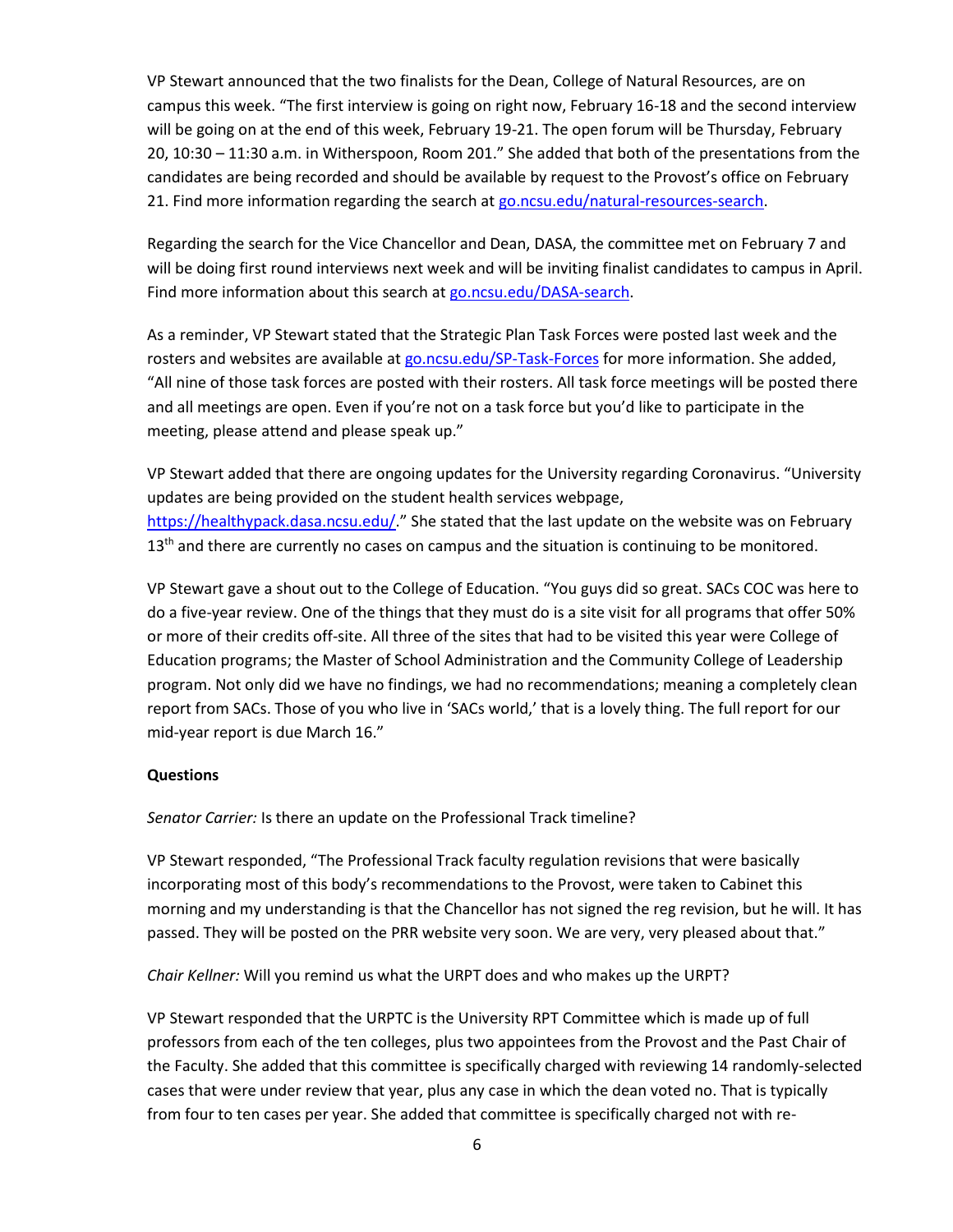adjudicating the case and they're not there to second-guess the DVF, the CRPTC, the department head and the dean; but they are there to look very carefully and see if any procedural errors that they believe may have affected the outcome of the case did occur, and document those for the Provost. She stated that any negative cases, meaning the ones that the deans voted no on, the URPTC writes an individual report about that process, puts it in the dossier of that candidate, and the candidate gets to see it and gets an opportunity to respond. She added that everyone involved in that review gets to see the URPTC report as well. The URPTC then writes a summary report to the Provost recommending any process issues they see as being systematically challenging for the campus. VP Stewart reported that one of the largest changes during her tenure that was triggered by the URPTC was the URPTC's finding that there were consistent inconsistencies in the SMEs, and the way the SMEs were being used in the dossier was problematic. That led to the Provost's creation of the SME Task Force, which led to several changes in the way the SMEs are used. She concluded by saying that the URPTC's role is a really critical one. They have a very strong voice in any negative cases to look carefully at those, and they also help to improve the process over time.

#### **6. Remarks**

*David A. Green, Chair, UNC System Faculty Assembly; Professor of Law, North Carolina Central University*

UNC Faculty Assembly Chair David Green brought greetings to the Faculty Senate and thanked them for the invitation to visit NC State. He stated, "My favorite part of this job is visiting the campuses. It is the best part of the job."

Chair Green continued, "I am convinced that someone at some point decided that my life was boring because they were concerned that as I retired, I would not have enough exciting things to include in my memoirs. So when I decided to serve as Chair of the Faculty Assembly, they said well we're going to kind of stir it up and make sure that his life gets interesting. So within the first few months of serving as Chair, the President resigned, we had an interim president, we had incidents on Chapel Hill's campus, on ECU's campus. We had a Legislature say we're not going to pass the budget, so work with the limited funds that we gave you before. So they wanted to make sure I had some excitement so they can turn my life story into a movie."

Chair Green stated that no one can believe that in 2020 we are dealing with some of these issues and that politics is playing a role that it is and the direct impact on Higher education. "One of the things that you know better than I do, I tell people I'm not a politician – I'm an academician, and my job is to be an advocate for students and make sure student success is what we say it is. I don't do politics, so when I'm at the table, I am an advocate for making sure that each campus has access, resources, assisting with the mission. The other joy of this job is the emails and suggestions. No one is short of suggestions; no one is short of what I should be doing and what I should be saying. But my most important role is to be at the table and being part of the process."

Chair Green continued, "I told President Margaret Spellings and I told Bill Roper, I will not criticize you publicly. If I determine that I cannot get along with you, I will resign as Chair. In exchange for not criticizing you publicly, you will agree that we will have candid, honest conversations behind the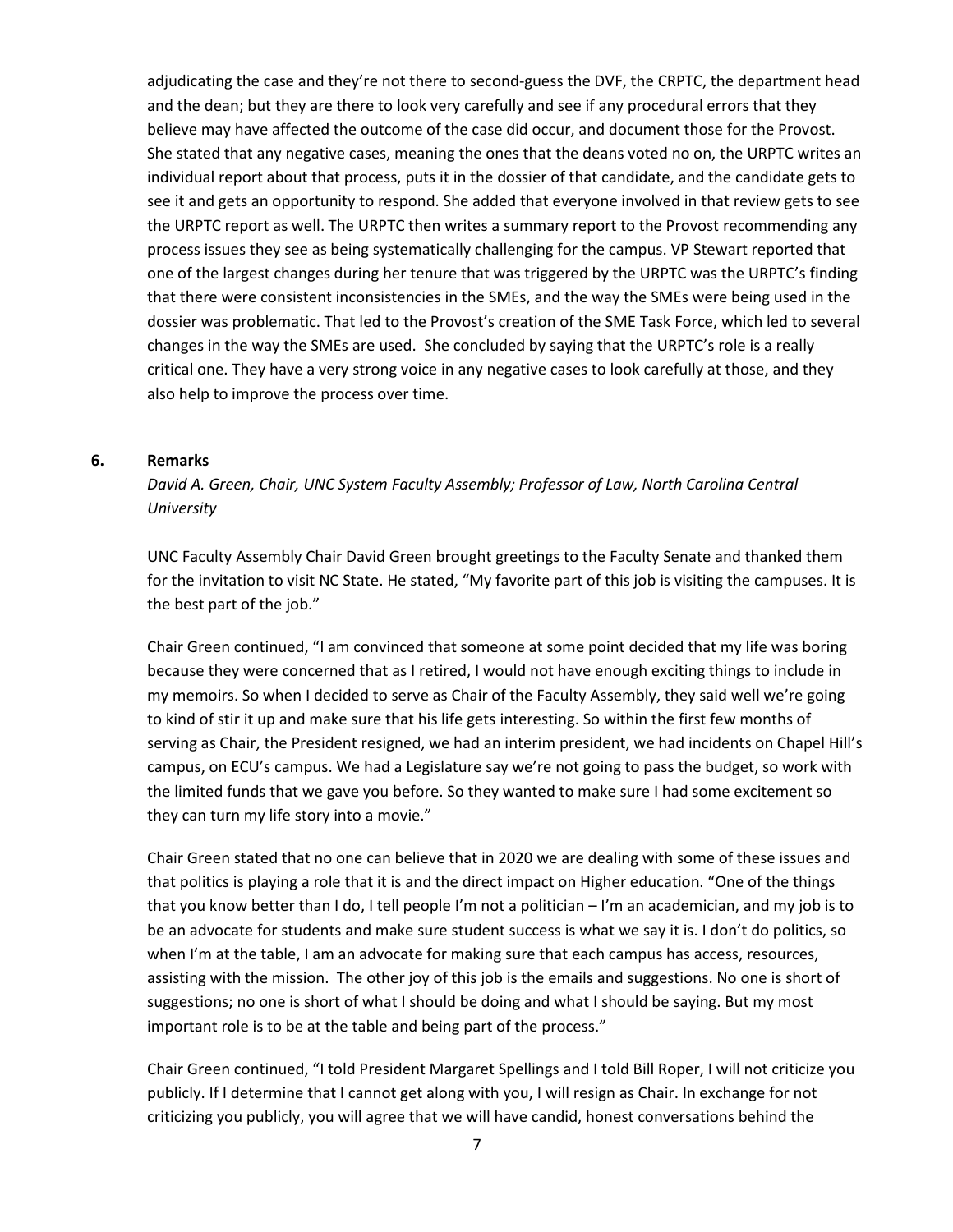scenes. I don't care what the issue is; if it's diversity in faculty or on the campuses, or it's diversity within the system, if a policy of minimum admission requirement that has disproportionate impact on certain campuses of students of color, or if we have an issue with gender identity and making sure every student, staff or faculty feels comfortable on our campus, we will have candid conversations about that in private. In public, I do not criticize. If I cannot work with you because our viewpoints are so different, then I will resign. In exchange for that, they said they appreciate that. I can tell you, my colleagues all agree with my approach."

Chair Green stated that as a practicing lawyer, he had never heard of a Resolution until he joined the Faculty Senate. "I didn't know what it was. What is this document and what are we supposed to do? I spent five years as an Assistant US Attorney, so I'm used to motions, making legal arguments, asking the Judge to do something, which the Judge either grants the motion or denies. That makes sense to me. Resolutions didn't quite make sense to me. Who is reading this Resolution? Who are we sending it to and what do we do with them? Is it effective for change? When I meet with and talk to members of the Board of Governors, particularly during my time as Chair, the BOG incoming Chair said said let me make something clear to you; we do not read Resolutions. Oh, well that's not going to be effective advocacy. I think the most important thing is looking at the governing body and how is it that you communicate with them to effectuate change. I'm not the type of person who is very symbolic. My response when someone wanted me to take more of a stance with respect to Silent Sam was while I think that is an important issue, from my personal perspective, it's more symbolic. It is more important to me personally that someone that looks like me can get admitted to Chapel Hill than the presence of the statue."

He continued, "Education and access for my community is crucial; it's not a theoretical conversation. So to me, what is it that we need to do? When I look at the system's minimum admissions requirements and the impact it has on Elizabeth City State, the impact it's having on Winston-Salem State, let's not miss that. Let's do editorials to address that, let's make sure we are vocal on that. For some young folks in different communities, this is life-changing. But for education within this system, they're not able to move and progress as we hoped. To me, let's talk about the statue and let's talk about where it should be, but most importantly, let's not miss what access means to families and not just the student who comes here, the statement that's being made to that young cousin, to that sibling. We can't miss that."

Chair Green stated that the number one issue is that we don't know on July  $1<sup>st</sup>$  who will be the President of the System. "As Katharine and I were talking in the back, I'm trying to be as active as possible in the process, and I know nothing. It's almost clear to me that the Board of Governors doesn't know. We do know that Bill Roper said that he's not going to continue in that role. We do know what's going on with the legislators and their inability to reach a budget; we do know the impact that it's going to have on the Promise Schools; we do know that the High School for Science and Math was opening a new campus and is promoting it and has a building but has no instructors, has no staff, has no resources to put anyone in the building to invite students. And they were scheduled to start this fall. I want to be able to sit back and say where are we going to be in six months? I can't tell you the answer to that."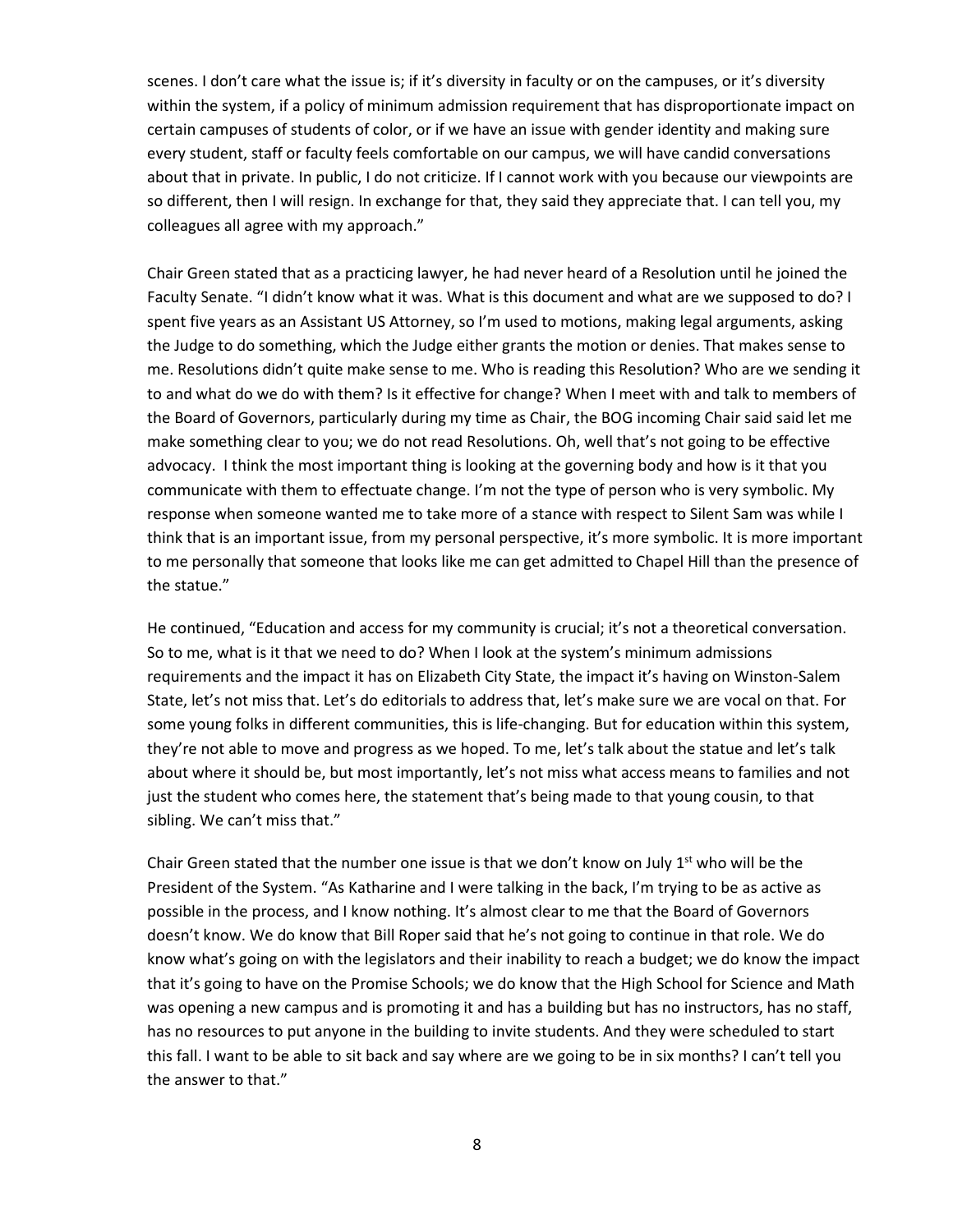He continued, "It's not even clear to me who will be in charge of the Board of Governors. So on July 1, 2020, we do know that my term will come to an end, and I will wish Tim well and will send him prayers everyday as he continues to struggle. We don't know who the Chair of the Board of Governors is, we don't know who the President is, four or five campuses with different Chancellors and the number of vacancies of Provosts. That is major." He added that at Western Carolina for faculty positions; they had 12 failed searches within the last year. "They had problems with selecting Chancellors, they had problems with funding. Twelve failed searches. These are not just philosophical discussions; these are impactful things."

Chair Green stated that we are in an extremely important and unique time. He applauded the members of the Faculty Senate on their agreement to participate in shared governance. "One of the things that is so important to stress is shared governance comes with hard work. If you're engaged in shared governance, you have to be the most educated, you have to be the most balanced and confident in expressing advocacy, and you've got to know the key players. It's not always easy because at the same time, you've got your students out there who want to knock on your door, you've got some grad students or PhD students, you've got advising, you've got your scholarship, your grants. The Board of Governors doesn't realize how time-consuming it is. It's not just about what we do in the classroom; it's so many other things and then we add to that. Shared governance is crucial. If you don't have the most informed people at the table pushing policies, then the impact it's going to have on our campuses is going to be less. I applaud you for your willingness and agreement to participate in shared governance and I urge you to get more folks to agree to get involved on the campuses and on the system level." He added that the Board of Governors does not necessarily think about the impact it has on accreditation issues, the impact on recruitment, the impact on student success. " It is most important that folks like you are the most informed and are at the table. I applaud those who are willing to stand as Chair. In this day and age, it is crucial."

He concluded, "To me, coming from New York where everything is different, everything here is in fact, political. You're talking about whether or not you're Democrat or Republican is going to affect the policies for student success? That is the challenge that we have and is something that I have enjoyed being an advocate for because I now find that the Faculty Assembly has three roles; to advocate, to educate on behalf of students and faculty, and to advise. To me, what the body looked like when Bill Friday started it in the early 1970's is different than what it looks like now.

#### **Questions**

*Senator Vincent:* I have two questions. Of the failed searches at Western Carolina, was that budgetary? What is the biggest challenge you think we face? Is it the budget or is it something else?

Chair Green responded that at Western Carolina, he does think it is salary, healthcare benefits and all of that. Western has a particular challenge because of where it is located and also the challenge of uncertainty with respect to the transition in their leadership as a Promise School. "I think it was all of that, but I think one of the things was the competitiveness of the salary and the healthcare benefits attached to it, being able to not just recruit for faculty members but also for spouses and partners. I don't think as a system we do a good job of doing that. In other places, it's not out of the ordinary, when you're applying for a position and they're about to make the offer, they also look after the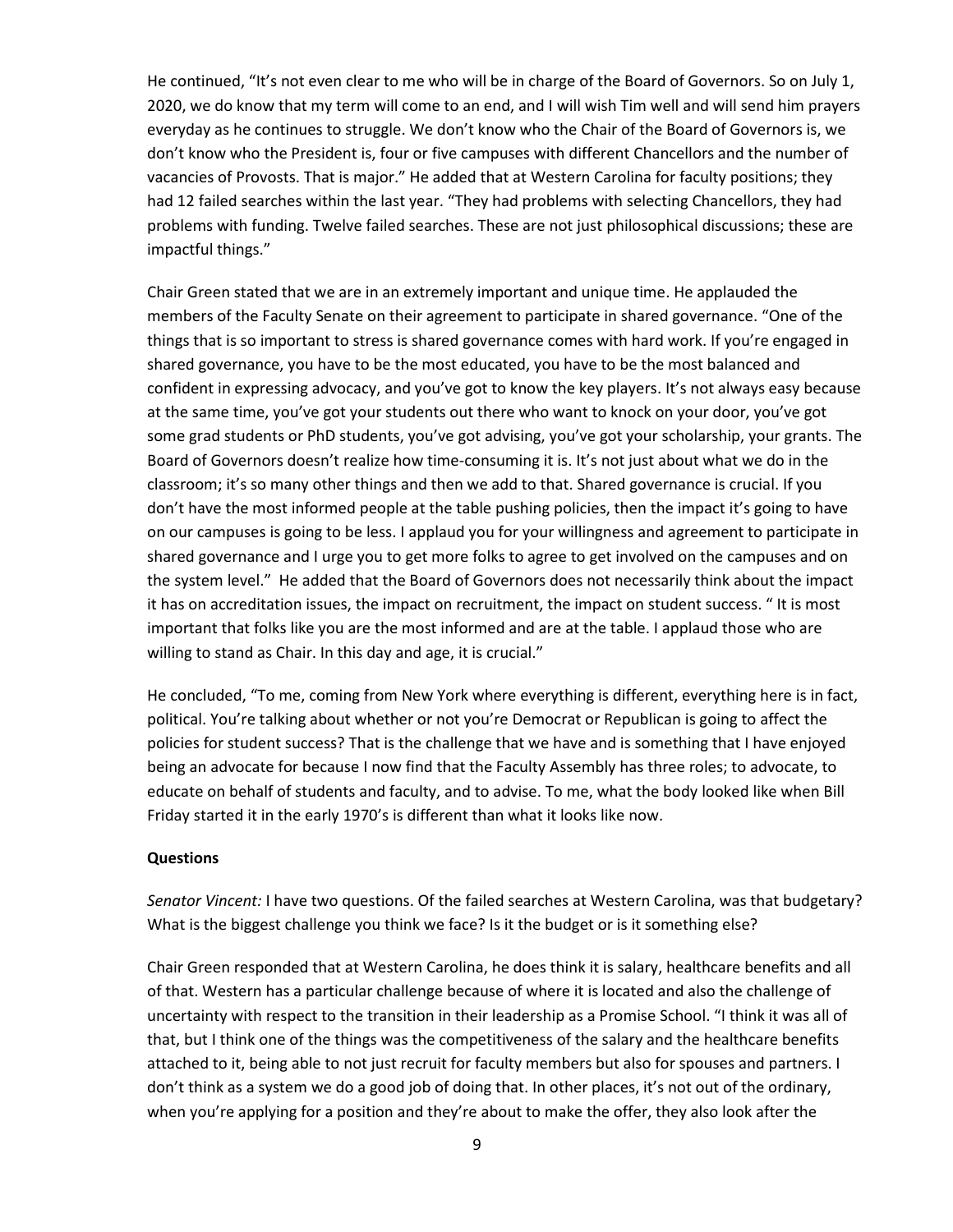partner in your life and what impact that could have. I think that was probably one of the biggest indicators, as well as the location as well. To me, the biggest issue is politics interfering with policy. I think the State has to change how it makes decisions; it has to have members of the Board of Governors that are not political appointees. There are so few members of the Board of Governors that understand educational institutions while at the same time they want to play an active role in micromanaging Chancellors and dictating policies on campus."

*Senator Berry-James:* I have a question, or just want to get your thoughts on not so much accountability, but definitely transparency and how do you feed into the system of shared governance that exists?

Chair Green agreed this is a problem as well. "What we see now with members of the Board of Governors, too many of them are coming from the Legislature and bringing how they do business in the Legislature to the members of the Board of Governors. There are members of the Board of Governors who will take texts and calls from Legislators in the middle of deliberations, who will get up and walk out of the room and come back and express that viewpoint. It's not even subtle. So I think we have to get to the point where that is not the normal. We need to make sure the members of the Board of Governors are more informed. You cannot have a policy that is driven by 5% of the population and potentially have a negative impact on most of the students coming to our campuses. I think that's a challenge; lack of transparency, lack of candidness, and making comments. The other thing is that of the 24-member Board of Governors, only five, or a very small percentage, that speak up. They vote consistently, but they do not say enough. They need to talk about their thought process and how they arrive at decisions. Most of the members of the Board of Governors are Legislative appointees. So while I think they are committed to the state, I would question the skillset that they have to make sure they can make the most informed decisions."

*Senator Aspnes:* You have painted a very dismal picture of the Board of Governors. How can we, as faculty, change anything?

Chair Green responded that he is convinced that as a body, they struggle; but as individuals, he is convinced that despite the political differences, that most of them are committee to the system. "I find the most effective way is to have one-on-one conversations to help educate them. I can catch them in the hallway and talk to them. I think they are committed to it, and they are not even sensitive if you do it in a respectful way. To me, I think that one of the things that I will try to do more is when we have committee and board meetings, is to bring an entourage. There is more coverage with more people there to have that dialogue. That is why I continue to stress that shared governance comes with extra work and it comes with finding a way to effectively educate that body in a way that is respectful. That is always a challenge that we have; at times our tone as academicians, is more critical, but it is not going to have the impact on them. I find most impact with breakfast meetings with members of the Board of Governors, one-on-one hallway conversations in respectful ways. Having said that, I do think that individually they are committed. They have different priorities, but they are committed to the system, and I think that we, as educators have to find a way to respectfully educate them in a way that gets them to respond."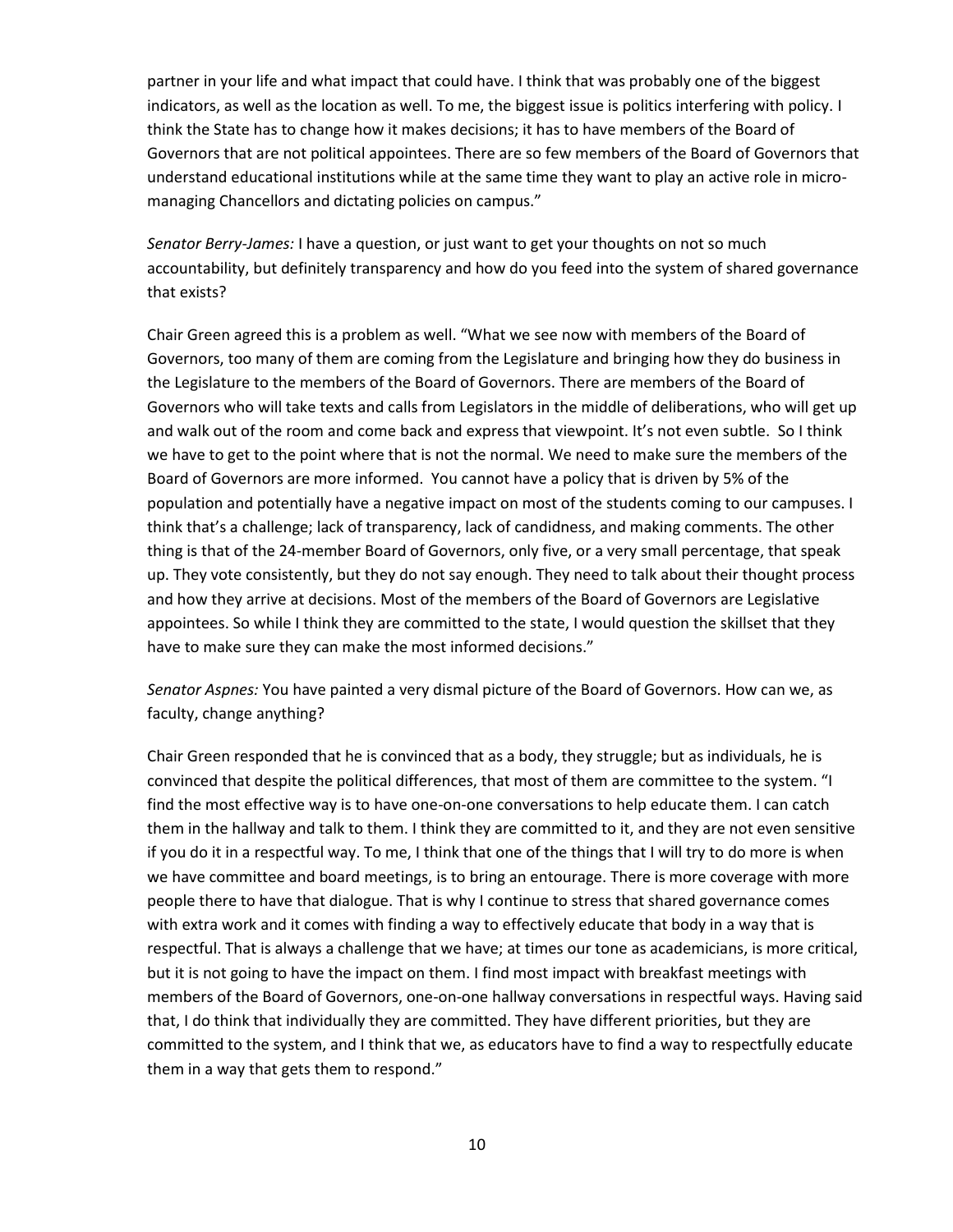*Chair Kellner:* You mentioned access and the MAR. Can you explain the and/or details? I don't think the group has been through that drill.

Chair Green responded that in regard to the minimum admissions requirement, a few years ago, the Board of Governors changed the policy. "It used to be a 750 or 850 SAT, \_\_\_ ACT, or GPA. The Board of Governors policy a little less than ten years ago changed it to an "and." That had a negative impact on Elizabeth City State, with their location, their limited numbers of students they can reach outside of the state. Changing that "or" to an "and" impacted its enrollment. They had other some other issues going on in terms of the facilities. So the Board then approved a pilot policy that allowed you to have a lower SAT score with a higher GPA, which lasted about three years. So the Board of Governors is supposed to vote next month and hopefully approve by May, a change in the minimum admissions requirement. They put together a working group and got data and I think they are now persuaded that the GPA is a better indicator than the SAT and ACT."

*Chair Kellner:* This particular issue doesn't have much impact on NC State or Chapel Hill, but in terms of the System and minority institutions, it's very important and access is an important thing.

#### **7. Remarks**

#### *Janice Sitzes, Chair, Staff Senate, NC State University*

Chair Sitzes greeted the Faculty Senate and thanked them for the invitation to speak. She reported that the Staff Senate is celebrating their 25<sup>th</sup> anniversary this year and provided information regarding the role and make-up of the Staff Senate. "We have 78 Senators. Each Senator is required to sit on one of eight committees; Communication, Community Service and Engagement, Computer Loan Program, which provides computers to employees who cannot afford computers, Diversity and Inclusion, Employee Experience and Relations, External Affairs, Governance and Elections, and Resources and the Environment."

She added that the Staff Senate is governed by Executive Officers, which is comprised of the Chair, which is a one-year term, the Chair-Elect, the Past-Chair, the Vice-Chair, and the Parliamentarian. The Executive Committee is made up of the Executive Officers, plus the Chairs of each of the eight committees. "The Staff Senate meets the first Wednesday of every month and are open to anyone who wishes to attend. All meetings are viewable online as well. The Executive Committee meets the third Wednesday of every month, and each committee meets once per month, usually just before the general body meeting. Most of the work is achieved through the committees."

Chair Sitzes continued, "We have a number of issues confronting the Senate; lack of budget and raises has been a topic in every meeting, transportation and parking are always hot topics. Unique to us is the challenge of making staff aware of what Staff Senate does and who staff should contact if they do have an issue. We also have had a number of incidences this year where supervisors are telling Staff Senators they have to use annual leave to participate in the meetings or do any activities, supervisors who are literally coming and watching to see how much time staff Senators are spending doing activities. So this is something we are trying to figure out how to resolve. Our liaison is Associate Vice Chancellor for Human Resources, Marie Williams, so we are working with her to try to come up with solutions to these issues and others that are currently challenging the Staff Senate."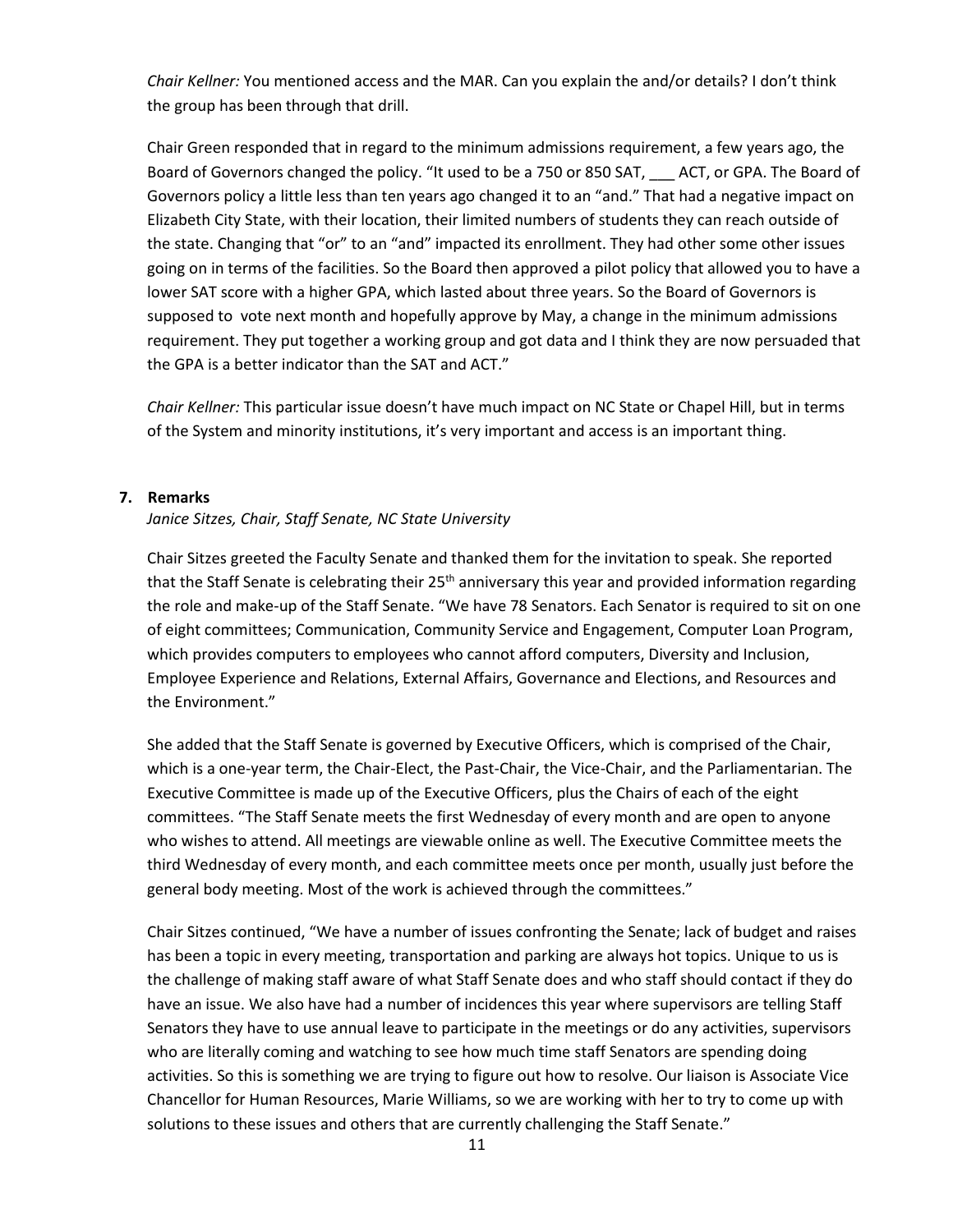She added that the Staff Senate is also looking at a number of initiatives, including researching and possibly proposing bereavement leave, which would be similar to leave without pay due to adverse weather. Another focus is trying to be more inclusive, both physically and other demographics. "We are holding more programs on Centennial Campus, trying to make people on Main Campus more aware of what our extension agents do. We also focus in our monthly newsletter on a different county and talking about what is going on in a particular county. Staff Senate strives to look at employees as a whole person, and tries to provide them with programs and activities addressing that, such as "learn at lunches," lawn maintenance, non-traditional parent chats, which have been very popular. There is a program coming up for male staff of color, as well as working as a person with a disability at the University. We also partner with athletics, offering Employee Appreciation events, and we also try to support the student teams other than football and men's basketball. We have had an event at wrestling, at women's basketball games, at gymnastic meets, etc."

Chair Sitzes reported that In the fall, Staff Senate held three different drives; a food drive that benefitted both Feed the Pack pantry as well as the Food Bank of Central and Eastern North Carolina; a mini-drive within Staff Senate at the January meeting, and another is planned for the spring that recognizes food insecurity as a major issue on campus. "The Staff Senate held a Toys for Tots drive in the fall, which had overwhelming response, and we also did a coat and warm clothing drive which were distributed on the Brickyard. Staff Senate will work with the student body next year to figure out the most effective way to get the word out to students so we can get the coats into their hands. They also held several arts and crafts events across campus during finals week and at other times."

Chair Sitzes concluded her remarks, stating that Staff Senate would welcome the opportunity to work the Faculty Senate and partner with you on activities or any other initiatives.

# **Questions**

*Chair Kellner:* How large is your voting staff body?

Chair Sitzes responded that she would have to look at the total number of votes but roughly there are 6,000.

*Chair Kellner:* You said that represents all staff, except for the temporaries?

Chair Sitzes: Yes.

*Chair Kellner:* There is a huge difference in background among the Staff. Far more so, I would guess, than among the faculty. You have a wide span. Is this a challenge for the Staff Senate?

Chair Sitzes responded that they try to get representation of everyone, and we do have specific Senators for facilities. We are also making a concerted effort to make sure that Housekeeping was represented as well. One of the concerns is that there is a non-response bias because people have to fill out surveys and vote online. Those people who do not have access to computers are not voting. So we are not hearing all of the voices.

*Chair Kellner:* And a number of them are not English speakers.